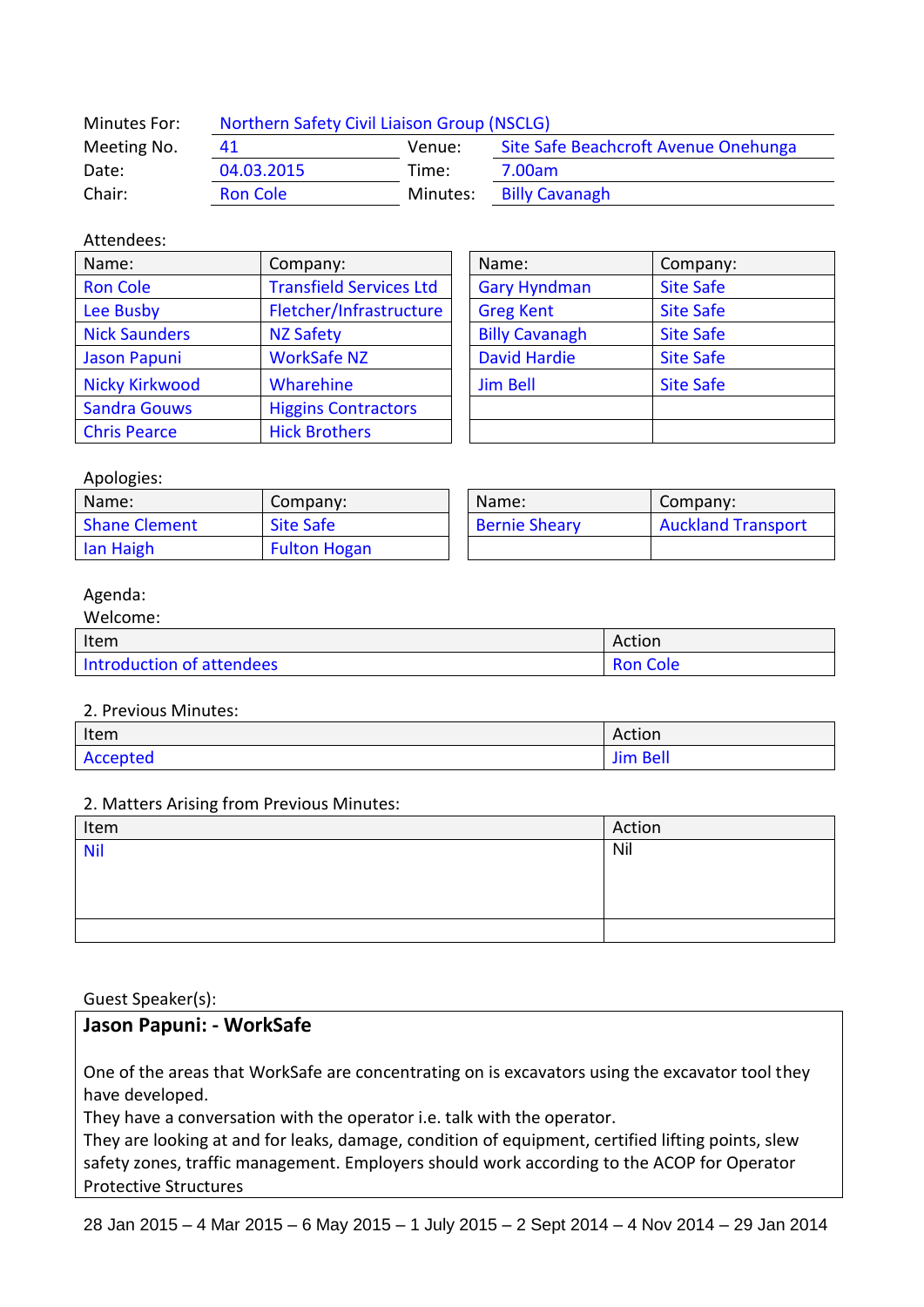Other comments Jason made were

- Level ground means level ground. (And flat)
- Operators of machinery do not need to wear a hardhat while operating but must when outside of the machine. The ACOP for Operator Protective Structures on Self-Propelled Mobile Mechanical Plant recommends a protective helmet and suitable training and experience in medium and high risk areas. (See P 27)
- Humping is illegal use ramps.
- Pre-start check is could practise and can be in head.
- If a Vector service is hit Vector always let WorkSafe know.
- Jim will send out the PDF for Underground Services if/when Jason sends it to him.
- WorkSafe is still interested in Falls From Heights (FFH) and the focus is still on residential rather than commercial.
- The new Act is now expected in Oct 2015 and the new Regulations after that.

| <b>General Business</b>                                                                                                                                                                                                                                                                                                                                                                                 |  |
|---------------------------------------------------------------------------------------------------------------------------------------------------------------------------------------------------------------------------------------------------------------------------------------------------------------------------------------------------------------------------------------------------------|--|
| Ron Cole:<br>There has been a spike in minor incidents country wide. Probably<br>due to the heat and workers not sleeping well.                                                                                                                                                                                                                                                                         |  |
| Jim Bell<br>Skill or qualification.<br>Competency Grades for Operators of Mobile Mechanical Plant is<br>Beginners:<br>CG <sub>1</sub><br>Trainee:<br>CG <sub>2</sub><br>Competent:<br><b>CG 3 National Certificate</b><br>Trainer Supervisor CG 4 National Certificate Supervisor<br>Key CG: = Competency Grades                                                                                        |  |
| Jim Bell<br>Auckland transport has changed their audit tool again. They have<br>taken out environment.<br>The new tool concentrates more on finding the Root Cause.<br>i.e. 80% on behaviour and 20% on compliance.                                                                                                                                                                                     |  |
| Greg Kent:<br>The Site Safe audit tools are being reviewed.                                                                                                                                                                                                                                                                                                                                             |  |
| Other:<br>The operator manual should be in the machine. (in English)<br>$\bullet$<br>Lifting points must be certified or cut off.<br>$\bullet$<br>Maintenance records should show that machines over 7 ton<br>have non return valves fitted.<br>Fire extinguishers are optional in diggers. Dependant on<br>$\bullet$<br>company policy (2.5 Kgs).<br>First aid vehicles are not mandatory in vehicles. |  |